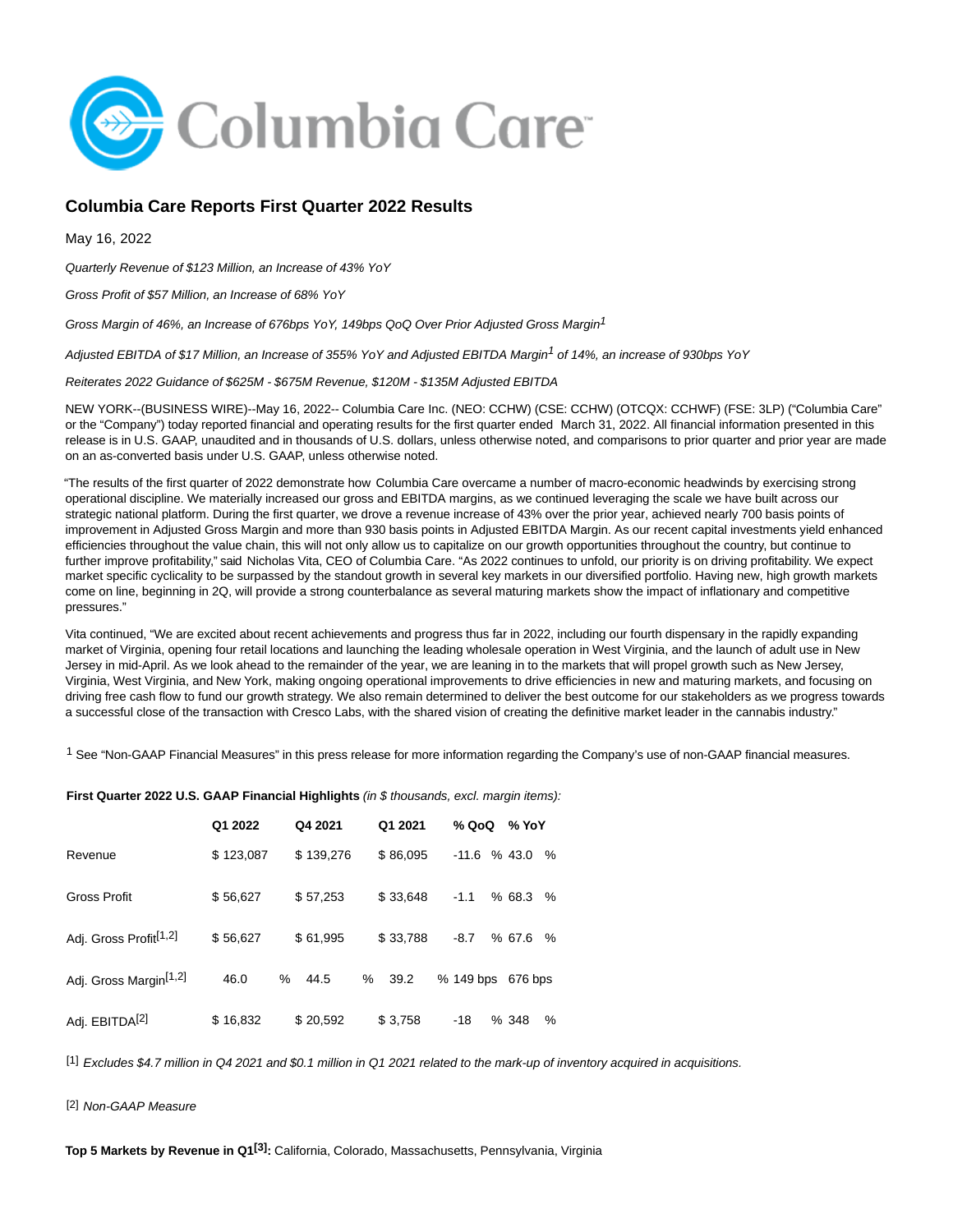[3] Markets are listed alphabetically

#### **Operational Highlights for First Quarter 2021**

Building scale with continued retail expansion:

- Opened 5 additional retail locations in Q1: 4 in West Virginia and 1 in Virginia Beach, VA to bring active total to 84
- Additional dispensaries in development include 8 in Virginia, 1 in West Virginia, and 1 in New Jersey
- Virginia is now a Top 5 Market for both Revenue and Adjusted EBITDA with 4 active retail locations, with significant expansion of the medical program to begin July 1

#### Proven cultivation expertise and execution:

- In Q1, operationalized the largest wholesale operation in West Virginia
- Commercialized flower harvests from Riverhead, New York greenhouse for the medical market, helping to drive 1 million grams QoQ increase in finished flower grams
- Continued to drive operational improvements and adherence to national cultivation SOPs, leading to increases in potency and yield throughout the cultivation portfolio

Sustained momentum on branding initiatives at retail and product levels:

- In-house brands reached a record percentage of total revenue, supporting Gross Margin expansion; owned brands made up 69% of flower sales at Columbia Care locations
- Subsequent to quarter close, launched Seed & Strain and Classix in Colorado market; Classix is now available in 13 markets and Seed & Strain is now available in 12 markets
- Growth of in-house brands supports ability to exercise pricing discipline and Gross Margin
- Converted Brooklyn, New York location to Cannabist retail experience; 31 Cannabist locations nationwide out of 84 active retail locations

#### **Capital Markets & Liquidity Highlights**

- On February 3, 2022, Company completed a private placement of \$185 million aggregate principal amount of 9.50% senior-secured first-lien notes due 2026
- The Company exited Q1 2022 with \$168.4 million in cash, up \$86.2M from Q4 2021

#### **2022 Outlook**

**Metric U.S. GAAP Guidance**

Revenue \$625M to \$675M

#### Adjusted EBITDA (Non-GAAP) \$120M to \$135M

At this time, Columbia Care's 2022 outlook does not include any contribution from future acquisitions, nor does it assume any additional changes in the regulatory environment in markets where Columbia Care currently operates or the anticipated impact of the pending Cresco Labs transaction. This also excludes potential future market changes where a conversion from medical only to adult use is under consideration by a governor and/or legislature. See "Caution Concerning Forward-Looking Statements" below for further discussion.

#### **Conference Call and Webcast Details**

The Company will host a conference call on Monday, May 16, 2022 at 8:00 a.m. ET to discuss financial and operating results for the first quarter.

To access the live conference call via telephone, please dial 1-844-283-2900 (US Callers) or 1-213-217-9431 (international callers). A live audio webcast of the call will also be available in the Investor Relations section of the Company's website a[t https://ir.col-care.com/ o](https://cts.businesswire.com/ct/CT?id=smartlink&url=https%3A%2F%2Fir.col-care.com%2F&esheet=52719993&newsitemid=20220516005322&lan=en-US&anchor=https%3A%2F%2Fir.col-care.com%2F&index=1&md5=80c74119843180c05fc67a5d0e2aa753)r a[t https://edge.media](https://cts.businesswire.com/ct/CT?id=smartlink&url=https%3A%2F%2Fedge.media-server.com%2Fmmc%2Fp%2Fxsdeznnb&esheet=52719993&newsitemid=20220516005322&lan=en-US&anchor=https%3A%2F%2Fedge.media-server.com%2Fmmc%2Fp%2Fxsdeznnb&index=2&md5=dfa871326f0b7931104e97c156de3704)server.com/mmc/p/xsdeznnb.

A replay of the audio webcast will be available in the Investor Relations section of the Company's website approximately 2 hours after completion of the call and will be archived for 30 days.

#### **About Columbia Care**

Columbia Care is one of the largest and most experienced cultivators, manufacturers and providers of cannabis products and related services, with licenses in 18 U.S. jurisdictions and the EU. Columbia Care operates 131 facilities including 99 dispensaries and 32 cultivation and manufacturing facilities, including those under development. Columbia Care is one of the original multi-state providers of medical cannabis in the U.S. and now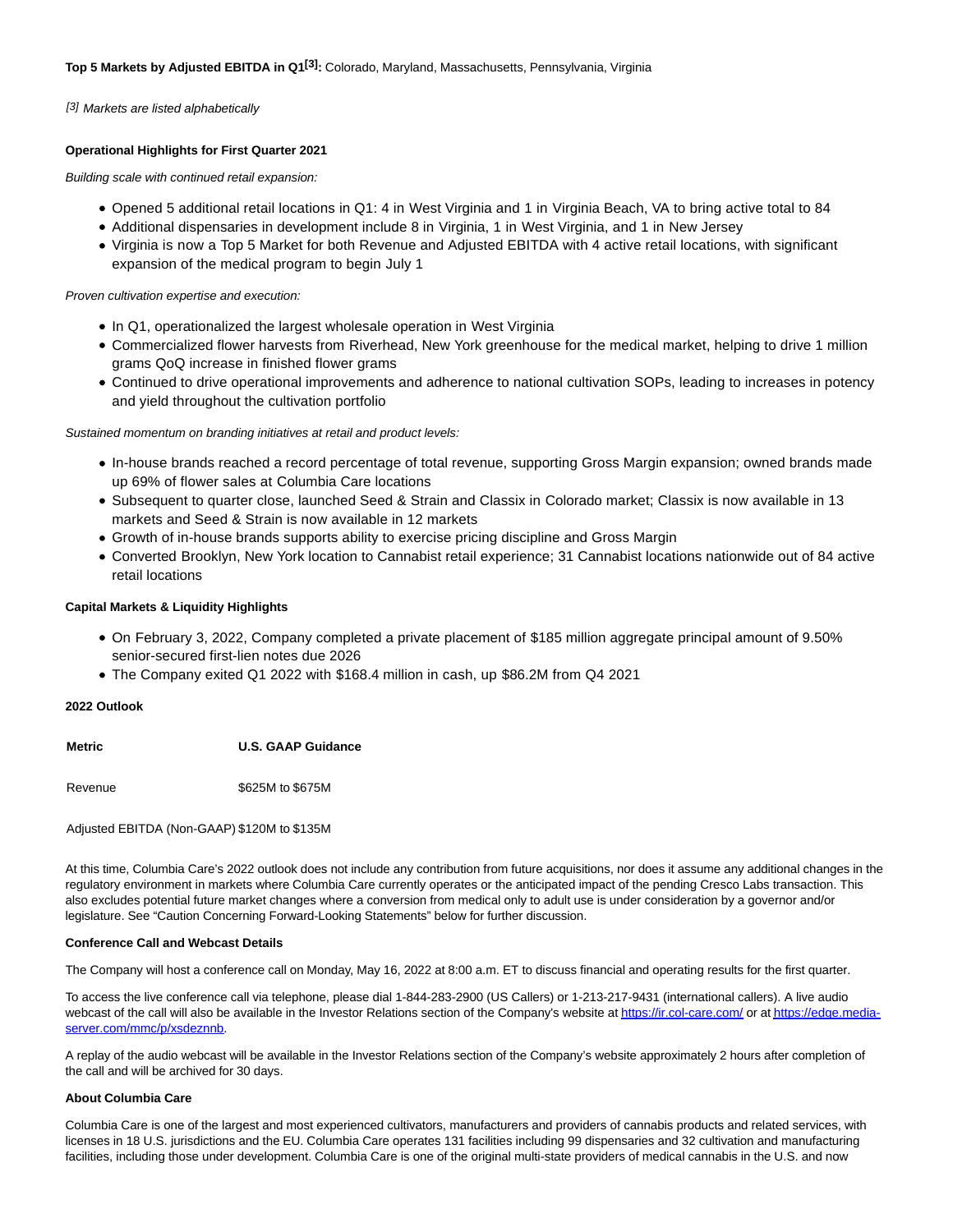delivers industry-leading products and services to both the medical and adult-use markets. In 2021, the company launched Cannabist, its new retail brand, creating a national dispensary network that leverages proprietary technology platforms. The company offers products spanning flower, edibles, oils and tablets, and manufactures popular brands including Seed & Strain, Triple Seven, gLeaf, Classix, Press, Amber and Platinum Label CBD. For more information on Columbia Care, please visi[t www.col-care.com.](https://cts.businesswire.com/ct/CT?id=smartlink&url=http%3A%2F%2Fwww.col-care.com&esheet=52719993&newsitemid=20220516005322&lan=en-US&anchor=www.col-care.com&index=3&md5=6ae0156735d0821b5525d3de241df438)

#### **Non-GAAP Financial Measures**

In this press release, Columbia Care refers to certain non-GAAP financial measures, including Adjusted EBITDA, Adjusted EBITDA Margin, Adjusted Gross Profit and Adjusted Gross Margin. These measures do not have any standardized meaning in accordance with U.S. GAAP and may not be comparable to similar measures presented by other companies. Columbia Care considers certain non-GAAP measures to be meaningful indicators of the performance of its business. These measures are not recognized measures under GAAP, do not have a standardized meaning prescribed by GAAP and may not be comparable to (and may be calculated differently by) other companies that present similar measures. Accordingly, these measures should not be considered in isolation from nor as a substitute for our financial information reported under GAAP. These non-GAAP measures are used to provide investors with supplemental measures of our operating performance and thus highlight trends in our business that may not otherwise be apparent when relying solely on GAAP measures. These supplemental non-GAAP financial measures should not be considered superior to, as a substitute for, or as an alternative to, and should be considered in conjunction with, the GAAP financial measures presented. We also recognize that securities analysts, investors and other interested parties frequently use non-GAAP measures in the evaluation of companies within our industry.

With respect to non-GAAP financial measures, the Company defines EBITDA as net income (loss) before (i) depreciation and amortization; (ii) income taxes; and (iii) interest expense and debt amortization. Adjusted EBITDA is defined as EBITDA before (i) share-based compensation expense; (ii) fair value mark-up for acquired inventory; (iii) acquisition and other non-core costs associated with recent acquisitions, settlement of pre-existing relationships, litigation expenses and COVID-19; (iv) fair value changes on derivative liabilities; and (v) impairment on disposal group. Adjusted EBITDA Margin is defined as Adjusted EBITDA divided by Revenue. Adjusted Gross Margin is defined as gross margin before the fair mark-up for acquired inventory.

The Company views these non-GAAP financial measures as a means to facilitate management's financial and operational decision-making, including evaluation of the Company's historical operating results and comparison to competitors' operating results. These non-GAAP financial measures reflect an additional way of viewing aspects of the Company's operations that, when viewed with GAAP results and the reconciliations to the corresponding GAAP financial measure may provide a more complete understanding of factors and trends affecting the Company's business. The determination of the amounts that are excluded from these non-GAAP financial measures are a matter of management judgment and depend upon, among other factors, the nature of the underlying expense or income amounts. Because non-GAAP financial measures exclude the effect of items that will increase or decrease the Company's reported results of operations, management strongly encourages investors to review the Company's consolidated financial statements and publicly filed reports in their entirety.

Reconciliations of non-GAAP financial measures to their nearest comparable GAAP measures are included in this press release and a further discussion of some of these items will be contained in our quarterly report on Form 10-Q.

#### **Caution Concerning Forward-Looking Statements**

This press release contains certain statements that constitute forward-looking information or forward looking statements within the meaning of applicable securities laws and reflect the Company's current expectations regarding future events. Statements concerning Columbia Care's objectives, goals, strategies, priorities, intentions, plans, beliefs, expectations and estimates, and the business, operations, financial performance and condition of the Company are forward-looking statements. The words "believe", "expect", "anticipate", "estimate", "intend", "may", "will", "would", "could", "should", "continue", "plan", "goal", "objective", and similar expressions and the negative of such expressions are intended to identify forwardlooking statements, although not all forward-looking statements contain these identifying words.

The Company has made assumptions with regard to its ability to execute on initiatives, which although considered reasonable by the Company, may prove to be incorrect and are subject to known and unknown risks and uncertainties that may cause actual results, performance or achievements of the Company to be materially different from those expressed or implied by any forward-looking information. Forward-looking information involves numerous assumptions, including assumptions on the satisfaction of the conditions precedent to the closing of the Cresco transaction; the receipt of any necessary regulatory approvals in connection with Cresco transaction; the impact of the Cresco transaction on the Company's current and future operations, financial condition and prospects; the value of the Cresco Labs shares; the costs of the Cresco transaction and potential payment of a termination fee in connection with the Cresco transaction; the ability to successfully integrate with the operations of Cresco Labs and realize the expected benefits of the Cresco transaction; the fact that marijuana remains illegal under federal law; the application of anti-money laundering laws and regulations to the Company; legal, regulatory or political change to the cannabis industry; access to the services of banks; access to public and private capital; unfavorable publicity or consumer perception of the cannabis industry; expansion into the adult-use markets; the impact of laws, regulations and guidelines; the impact of Section 280E of the Internal Revenue Code; the impact of state laws pertaining to the cannabis industry; the Company's reliance on key inputs, suppliers and skilled labor; the difficulty of forecasting the Company's sales; constraints on marketing products; potential cyber-attacks and security breaches; net operating loss and other tax attribute limitations; the impact of changes in tax laws; the volatility of the market price of the Common Shares; reliance on management; litigation; future results and financial projections; and the impact of global financial conditions and disease outbreaks.

Securityholders should review the risk factors discussed under "Risk Factors" in Columbia Care's Form 10 dated May 9, 2022, filed with the applicable securities regulatory authorities and described from time to time in documents filed by the Company with Canadian and U.S. securities regulatory authorities.

The purpose of forward-looking statements is to provide the reader with a description of management's expectations, and such forward-looking statements may not be appropriate for any other purpose. In particular, but without limiting the foregoing, disclosure in this press release as well as statements regarding the Company's objectives, plans and goals, including future operating results and economic performance may make reference to or involve forward-looking statements. Although the Company believes that the expectations reflected in such forward-looking statements are reasonable, it can give no assurance that such expectations will prove to have been correct. A number of factors could cause actual events, performance or results to differ materially from what is projected in the forward-looking statements. No undue reliance should be placed on forwardlooking statements contained in this press release. Such forward-looking statements are made as of the date of this press release. Columbia Care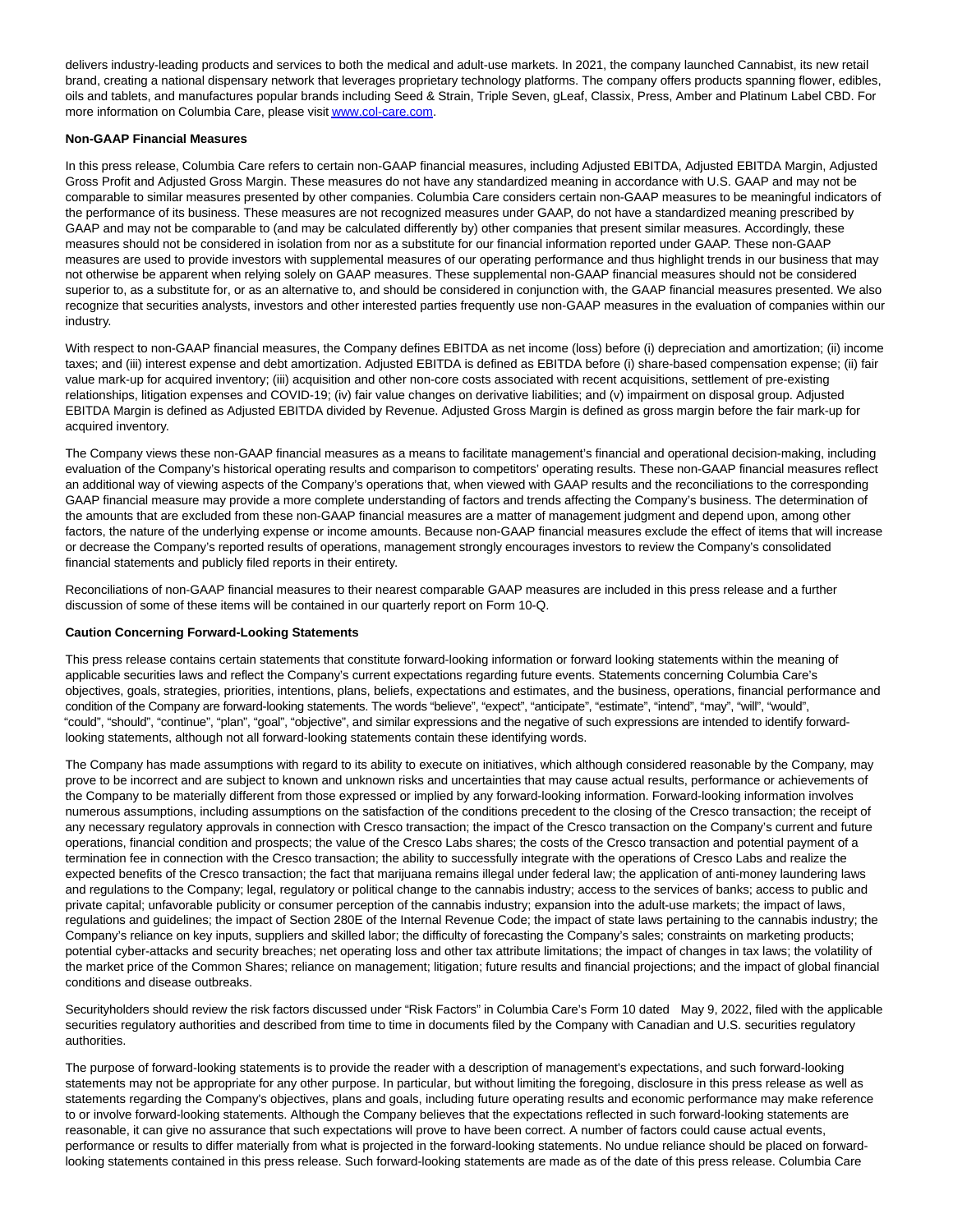undertakes no obligation to update or revise any forward-looking statements, whether as a result of new information, future events or otherwise, except as required by applicable law. The Company's forward-looking statements are expressly qualified in their entirety by this cautionary statement.

Certain information in this press release, including section entitled "2022 Outlook" may be considered as "financial outlook" within the meaning of applicable securities legislation including the revenue and Adjusted EBITDA guidance. The purpose of this financial outlook is to provide readers with disclosure regarding Columbia Care's reasonable expectations as to the anticipated results of its proposed business activities for the periods indicated. Readers are cautioned that the financial outlook may not be appropriate for other purposes.

### **TABLE 1 - CONDENSED CONSOLIDATED STATEMENTS OF OPERATIONS**

(in US \$ thousands, except share and per share figures, unaudited)

|                                                                                                   | <b>Three Months Ended</b><br>March 31, 2022 March 31, 2021 |  |             |           |  |
|---------------------------------------------------------------------------------------------------|------------------------------------------------------------|--|-------------|-----------|--|
| Revenue                                                                                           | \$123,087                                                  |  | \$86,095    |           |  |
| Cost of sales                                                                                     | (66, 460)                                                  |  | (52, 307)   |           |  |
| Cost of sales related to business combination fair value adjustments to inventory                 |                                                            |  | (140)       |           |  |
| Gross profit                                                                                      | 56,627                                                     |  | 33,648      |           |  |
| Selling, general and administrative expenses                                                      | (71, 292)                                                  |  | (48,034)    | $\lambda$ |  |
| Loss from operations                                                                              | (14, 665)                                                  |  | (14,386)    |           |  |
| Other income (expense), net                                                                       | (12, 609)                                                  |  | (5,289)     |           |  |
| Income tax benefit (expense)                                                                      | (632)                                                      |  | (9,518)     | $\lambda$ |  |
| Net loss                                                                                          | (27, 906)                                                  |  | (29, 193)   | $\lambda$ |  |
| Net loss attributable to non-controlling interests                                                | (1,270)                                                    |  | (381)       |           |  |
| Net loss attributable to Columbia Care shareholders                                               | (26, 636)                                                  |  | (28, 812)   | $\lambda$ |  |
| Weighted average common shares outstanding - basic and diluted                                    | 376,397,260                                                |  | 294,815,943 |           |  |
| Earnings per common share attributable to Columbia Care shareholders - basic and diluted \$ (0.07 |                                                            |  | ) \$ (0.10  |           |  |

#### **TABLE 2 - RECONCILIATION OF US GAAP TO NON-GAAP MEASURES**

(in US \$ thousands, unaudited)

|                                    | <b>Three Months Ended</b><br>March 31, 2022 March 31, 2021 |            |  |  |  |  |  |
|------------------------------------|------------------------------------------------------------|------------|--|--|--|--|--|
| Net loss                           | $$^{(27,906)}$                                             | 3(29, 163) |  |  |  |  |  |
| Income tax expense                 | 632                                                        | 9,518      |  |  |  |  |  |
| Depreciation and amortization      | 21,210                                                     | 8,523      |  |  |  |  |  |
| Net interest and debt amortization | 12,670                                                     | 5,006      |  |  |  |  |  |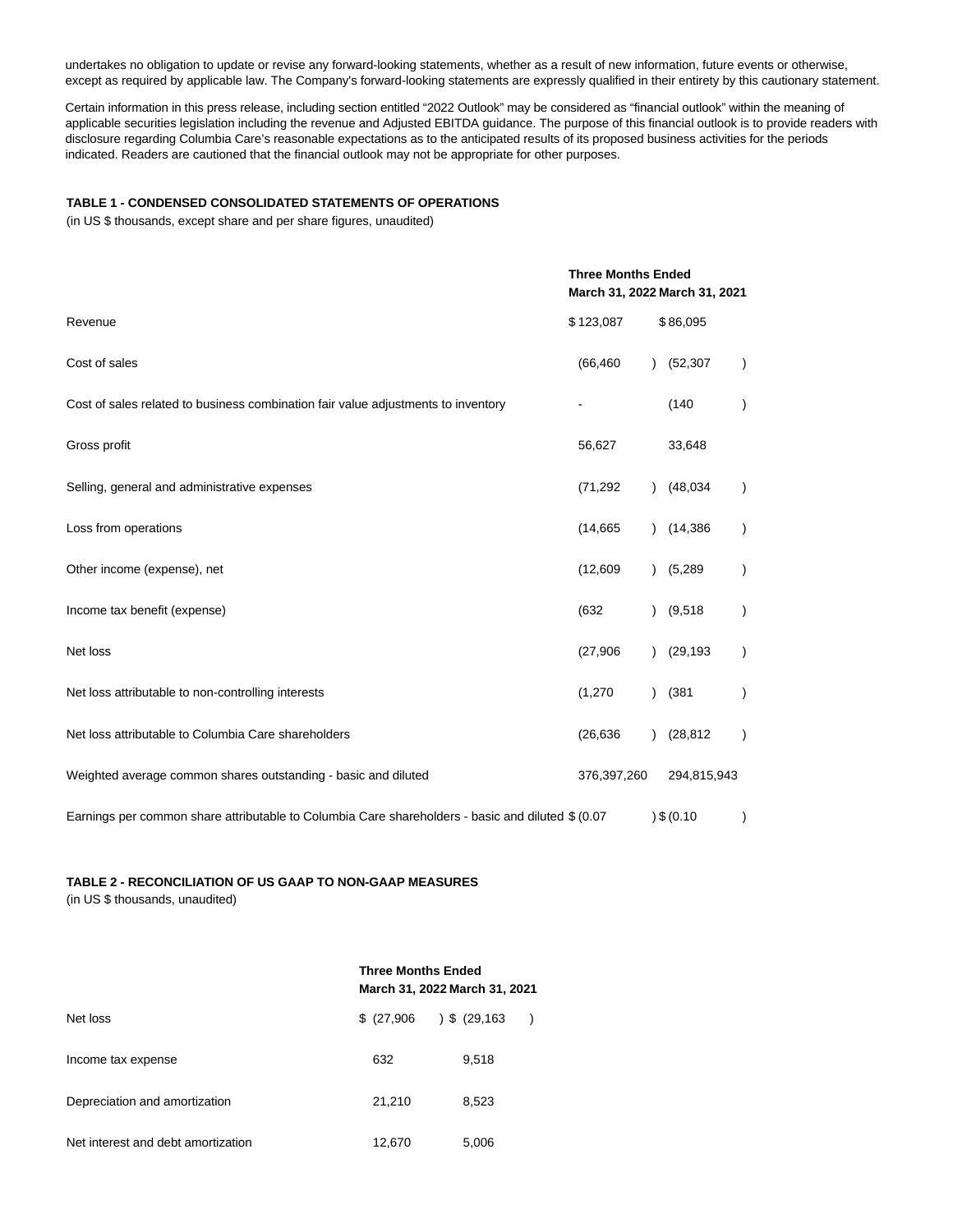| EBITDA (Non-GAAP) | \$6,606 | \$ (6, 116) |  |
|-------------------|---------|-------------|--|
|                   |         |             |  |

| Share-based compensation                             |   | \$6,374 | \$7,786 |
|------------------------------------------------------|---|---------|---------|
| Adjustments for acquisition and other non-core costs |   | 3,169   | 1,769   |
| Fair value changes on derivative liabilities         |   | 683     | 179     |
| Fair value mark-up for acquired inventory            |   |         | 140     |
| Adjusted EBITDA (Non-GAAP)                           | S | 16,832  | \$3,758 |

## **TABLE 3 - CONDENSED CONSOLIDATED STATEMENTS OF CASH FLOW**

(in US \$ thousands, unaudited)

|                                           | <b>Three Months Ended</b><br>March 31, 2022 March 31, 2021 |  |                       |  |  |  |
|-------------------------------------------|------------------------------------------------------------|--|-----------------------|--|--|--|
| Net cash used in operating activities     | \$(27,822)                                                 |  | $\frac{1}{5}$ (3,488) |  |  |  |
| Net cash used in investment activities    | (29,555                                                    |  | (10, 141)             |  |  |  |
| Net cash provided by financing activities | 144.253                                                    |  | 129,016               |  |  |  |

# **TABLE 4 - CONDENSED CONSOLIDATED STATEMENTS OF FINANCIAL POSITION (SELECT ITEMS)**

(in US \$ thousands, unaudited)

|                                  | March 31, 2022 |    | December 31, 2021 |
|----------------------------------|----------------|----|-------------------|
| Cash                             | \$<br>168,424  | \$ | 82,198            |
| Total current assets             | 323,883        |    | 226,439           |
| Property and equipment, net      | 355,968        |    | 339,692           |
| Right of use assets              | 250,413        |    | 245,541           |
| <b>Total assets</b>              | 1,482,443      |    | 1,376,512         |
| <b>Total current liabilities</b> | 222,835        |    | 243,997           |
| <b>Total liabilities</b>         | 952,743        |    | 825,689           |
| Total equity                     | 529,700        |    | 550,823           |

View source version on [businesswire.com:](http://businesswire.com/)<https://www.businesswire.com/news/home/20220516005322/en/>